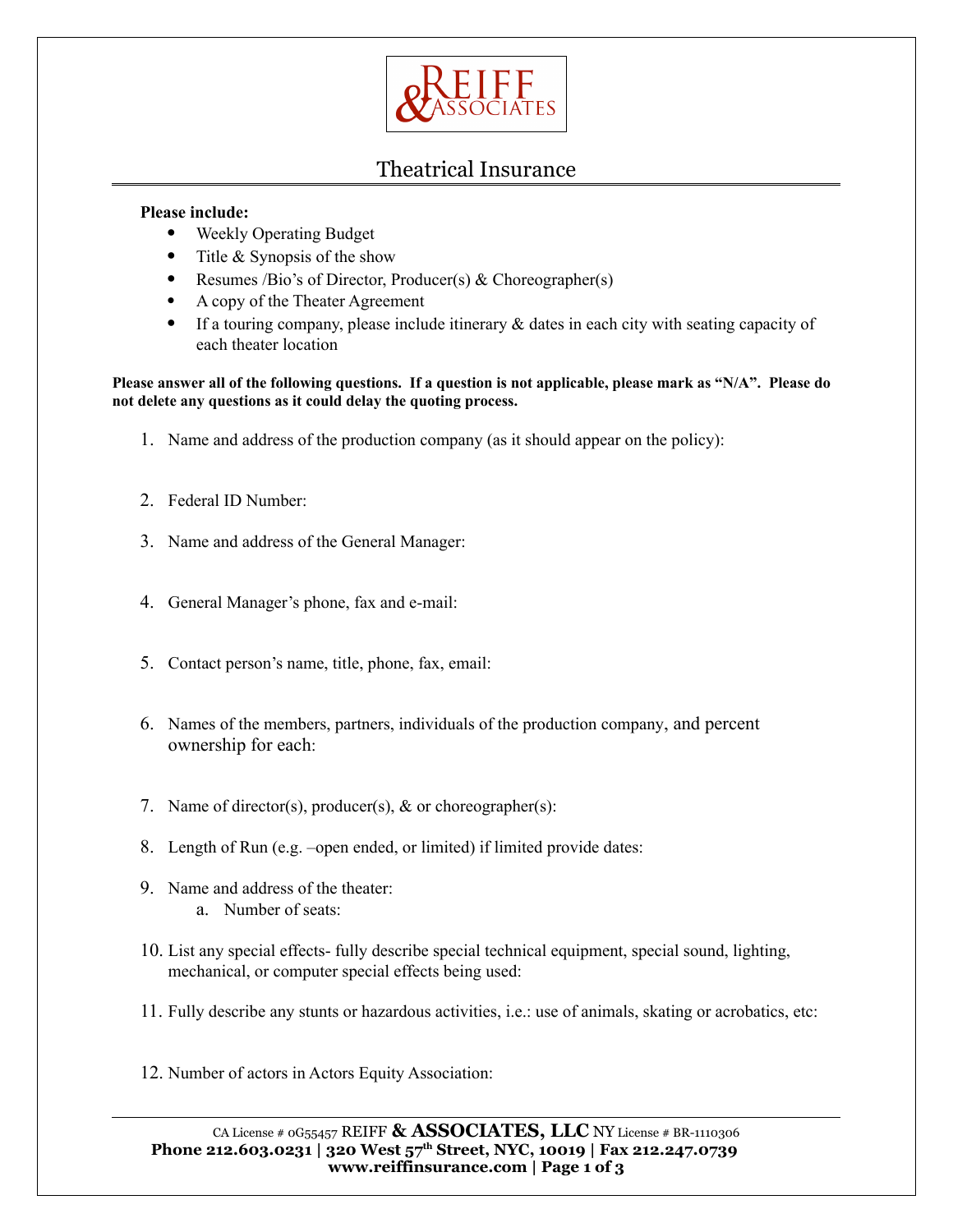

# Theatrical Insurance

- 13. List any or all other Unions:
- 14. Dates of:
	- a. Start of Auditions:
	- b. Start of Rehearsals:
	- c. Start of Construction of Sets:
	- d. Start of Construction of Costumes:
	- e. Date you load into the theater:
	- f. Opening Date:
- 15. Theatrical Property Indicate the value of the theatrical property on a **REPLACEMENT** basis and include the value of all rented / leased equipment as contracted from your various vendors as follows:
	- a. Props / Scenery:
	- b. Wardrobe / Costumes:
	- c. Lighting Equipment:
	- d. Sound:
	- e. Technical Equipment such as Computers, Electronics, Mechanical Equipment or Components:
	- f. Musical Instruments:
	- g. Furs (valued over \$1,000):
	- h. Fine Art, if any, should be explained and scheduled in detail:
	- i. Other Property describe:
- 16. Name of the Payroll Service, if any.

17. Payrolls – give the **WEEKLY** payrolls and the number of weeks:

- a. Actors:
- b. Dancers:
- c. Musicians:
- d. Stage Managers:
- e. Press Agent:
- f. Others:
- 18. Insurance Audits- Contact name, phone, fax and email:
- 19. Please tell us how you referred to *Reiff & Associates, LLC*
- 20. Financial / Operating Expenses Business Interruption / Extra Expense **WEEKLY** costs and the number of weeks:
	- a. Theater Rental:
	- b. Payrolls:
	- c. Advertising: